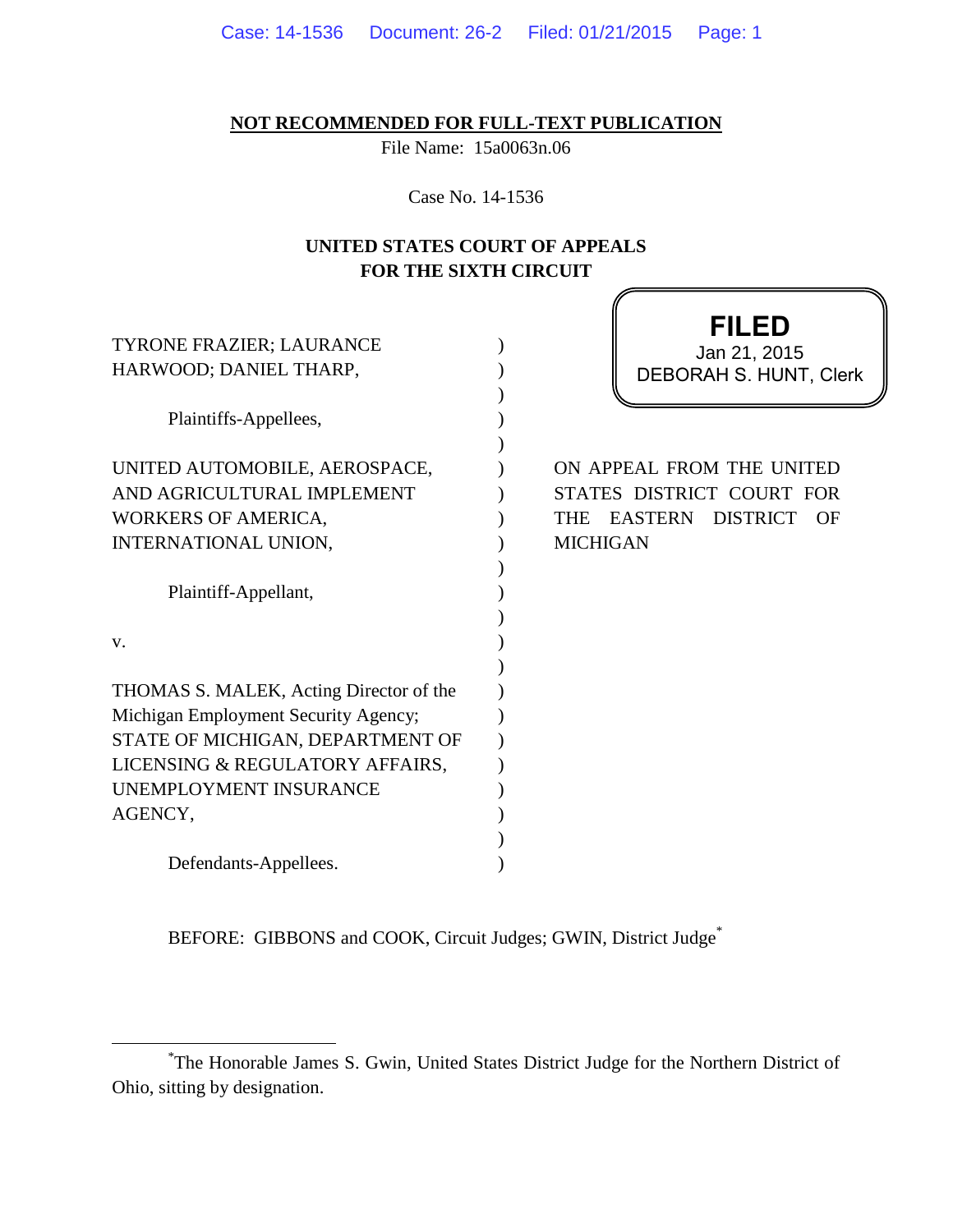Case No. 14-1536 *Frazier et al. v. Malek et al.*

PER CURIAM. This litigation began in the 1990s as a suit by the United Automobile, Aerospace, and Agricultural Implement Workers of America, International Union (UAW) and three of its members against the director of what was then known as the Michigan Employment Security Agency, now the Michigan Unemployment Insurance Agency (the Agency). The UAW and its members alleged that the Agency's collection practices for recouping improperly paid unemployment insurance benefits—what the parties refer to as "overpayments"—violated the Social Security Act and the Fourteenth Amendment's Due Process Clause. The parties settled in April 1997, and the district court entered a stipulated judgment of dismissal that incorporated the settlement terms and "retain[ed] [the court's] jurisdiction to enforce the settlement agreement." The Agency agreed in the settlement to follow certain "policies and practices" related to its collection of overpayments, including (i) issuing restitution determinations to overpayment recipients, and (ii) "hold[ing] the adjudication of the restitution determination in abeyance" during the pendency of a timely administrative appeal. (R. 9-2, Settlement Agreement ¶ 7.)

Sixteen years later, the UAW moved to enforce the settlement agreement, alleging "widespread" violations of the agreement's collection policies and requesting injunctive relief. The UAW also moved to substitute the current state official as a defendant and to join four new plaintiffs. The Agency responded by (i) moving to strike certain aspects of the enforcement and joinder motions and, alternatively, (ii) moving to set aside the settlement and dismiss the case. Without reaching the merits of the UAW's allegations, the district court denied the UAW's motions, concluding that the UAW had no injury or remedy under the settlement agreement; this decision rendered moot the Agency's adverse motions. The UAW appeals, challenging only the denial of its motion to enforce the settlement agreement. We agree that the district court abused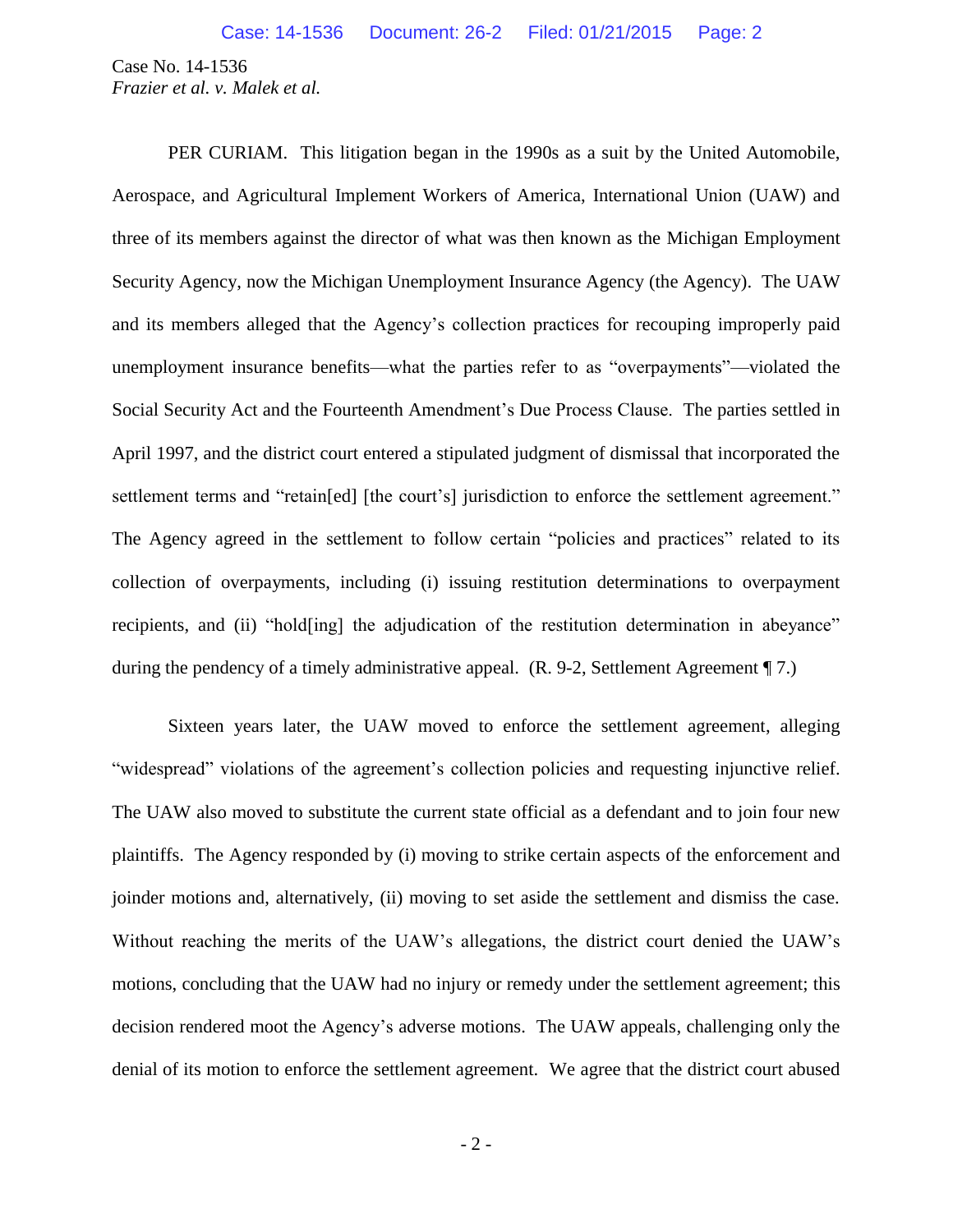Case No. 14-1536 *Frazier et al. v. Malek et al.*

its discretion, *see RE/MAX Int'l, Inc. v. Realty One, Inc.*, 271 F.3d 633, 645 (6th Cir. 2001), and we REVERSE.

In denying the UAW's enforcement motion, the district court *sua sponte* concluded that the UAW "has not alleged that it suffered damages as a result of the alleged breach by [the Agency]." The court emphasized the settlement agreement's lack of express remedies and characterized its provisions as only clarifying the Agency's existing policies and procedures. Moreover, the court construed the UAW's motion as improperly seeking relief for non-party claimants. None of these reasons precludes consideration of the enforcement motion's merits.

First, the UAW sufficiently alleges associational standing to represent its members' interests in this litigation, owing to its: (1) members' individual standing; (2) interest in member benefits; and (3) ability to pursue this claim and injunctive relief without the participation of individual members. *See UAW v. Brock*, 477 U.S. 274, 281–90 (1986) (concluding that the UAW had associational standing to sue the Secretary of Labor on behalf of its members to challenge the Secretary's interpretation of unemployment benefits under the Trade Act of 1974); *see also Hunt v. Wash. State Apple Adver. Comm'n*, 432 U.S. 333, 342–43 (1977). The settlement does not divest the UAW of standing to enforce the policy changes it achieved for its members when the Agency allegedly reneges on its promises.

Second, the absence of express remedies in the settlement agreement does not foreclose the fashioning of appropriate remedies in the event of a breach. Retained jurisdiction vests the court with inherent authority to enforce its orders by granting injunctive relief. *E.g.*, *SEC v. Dollar Gen. Corp.*, 378 F. App'x 511, 516 (6th Cir. 2010); *Seattle-First Nat'l Bank v. Manges*, 900 F.2d 795, 800 (5th Cir. 1990); *see also Innovation Ventures, LLC v. N2G Distrib., Inc.*, 763